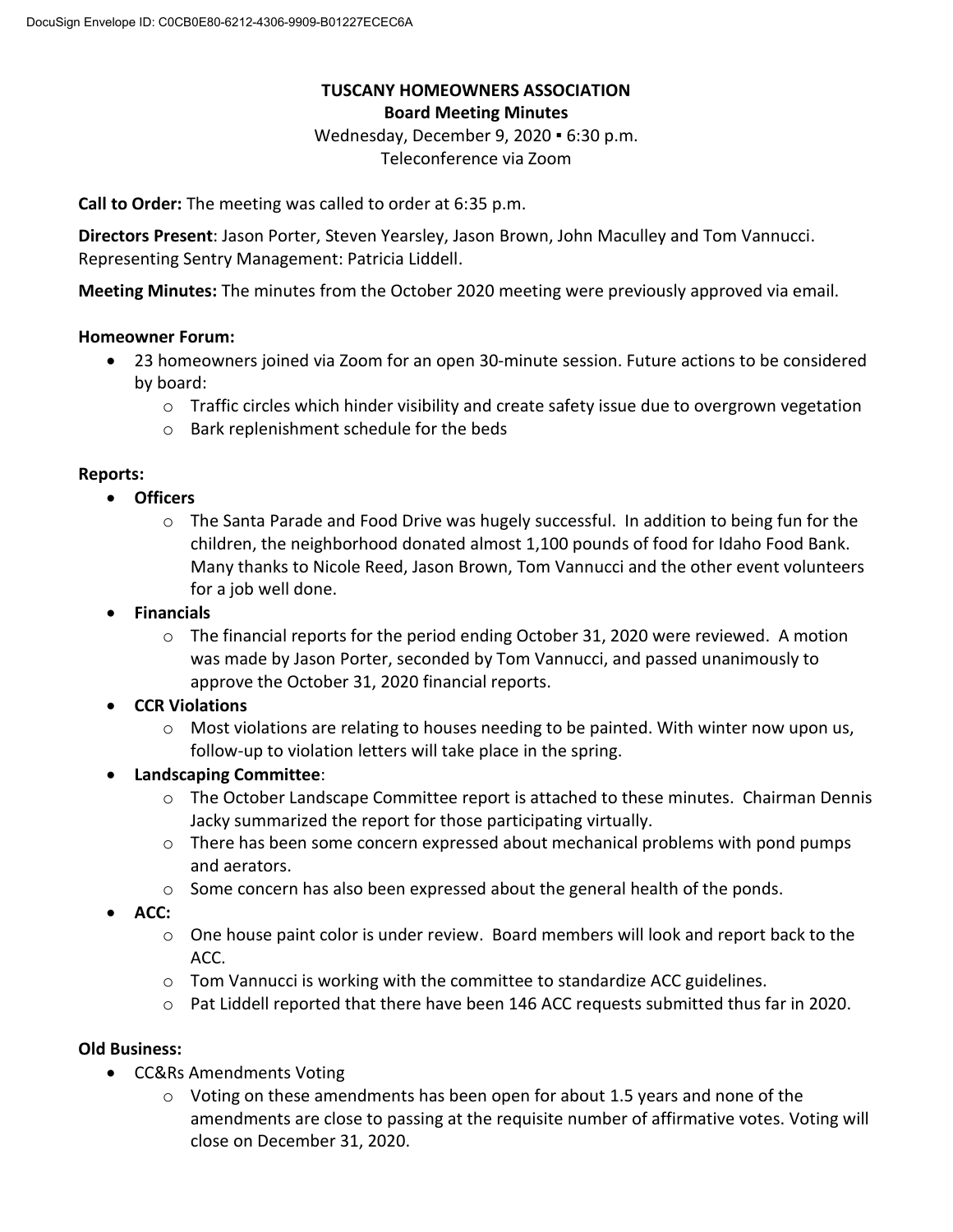- For the patio home amendment, the Board is working with the attorney to evaluate what options are available to continue providing patio homes with yard maintenance.
- For the Eagle Rd widening amendment, Steven Yearsley reported that the utility work underway now is covered by an easement and will continue through the winter months. ACHD will most likely acquire the land via eminent domain but the final income benefit to the HOA is still being negotiated.
- Flower beds at entrances to subdivision
	- $\circ$  Flower beds are being prepped and flowers will be planted in spring. Design is similar to what is seen at Silverstone and would include items of color for all seasons.
- Amity berm
	- $\circ$  The slope of this berm is causing water from common area sprinklers to drain into the yards of homes along that stretch. With winter now upon us, this is deferred to spring.
- Patio home drainage issue
	- $\circ$  Drainage issues, particularly around the gazebos and some other common areas, are causing runoff water to cross sidewalks and wash bark from the beds. A pilot program of installing drains has begun in four areas to assess effectiveness and the wood bark was also replaced with landscape rock.
- Pond aerator repairs
	- o Still waiting on parts
- Sidewalk trip hazards
	- o Still trying to get a vendor contract in place
- Clubhouse clock repair
	- o Parts are in, waiting for vendor to install

# **New Business:**

- Annual Meeting
	- $\circ$  The Board will plan to hold an in-person annual meeting in April. If the pandemic will not allow an in-person meeting, an informative Zoom meeting will be scheduled with director elections held via mailed in ballots afterwards.
- Christmas Light Contest
	- $\circ$  The Board has enlisted the help of the Siena Student Body Council to serve as judges for the displays. All 5 students live in Tuscany and represent different grade levels. Judging will take place on December 17th. Prizes will be awarded to  $1<sup>st</sup>$ ,  $2<sup>nd</sup>$ ,  $3<sup>rd</sup>$ , and  $4<sup>th</sup>$  place winners.
- **New Website** 
	- $\circ$  A new Tuscany website is underway and should launch near the end of January. The Board is soliciting owners to send in photos appropriate to include on the website. Prizes will be awarded for photos selected to be part of the new site. Photos should be submitted to [tuscanymeridianphotos@gmail.com](mailto:tuscanymeridianphotos@gmail.com)

# **Executive Session:**

• The Board went into Executive Session at 8:05pm to discuss pending legal matters and specific accounts receivable issues. The Board returned to Regular Session at 8:45pm. No action was taken as a result of executive session.